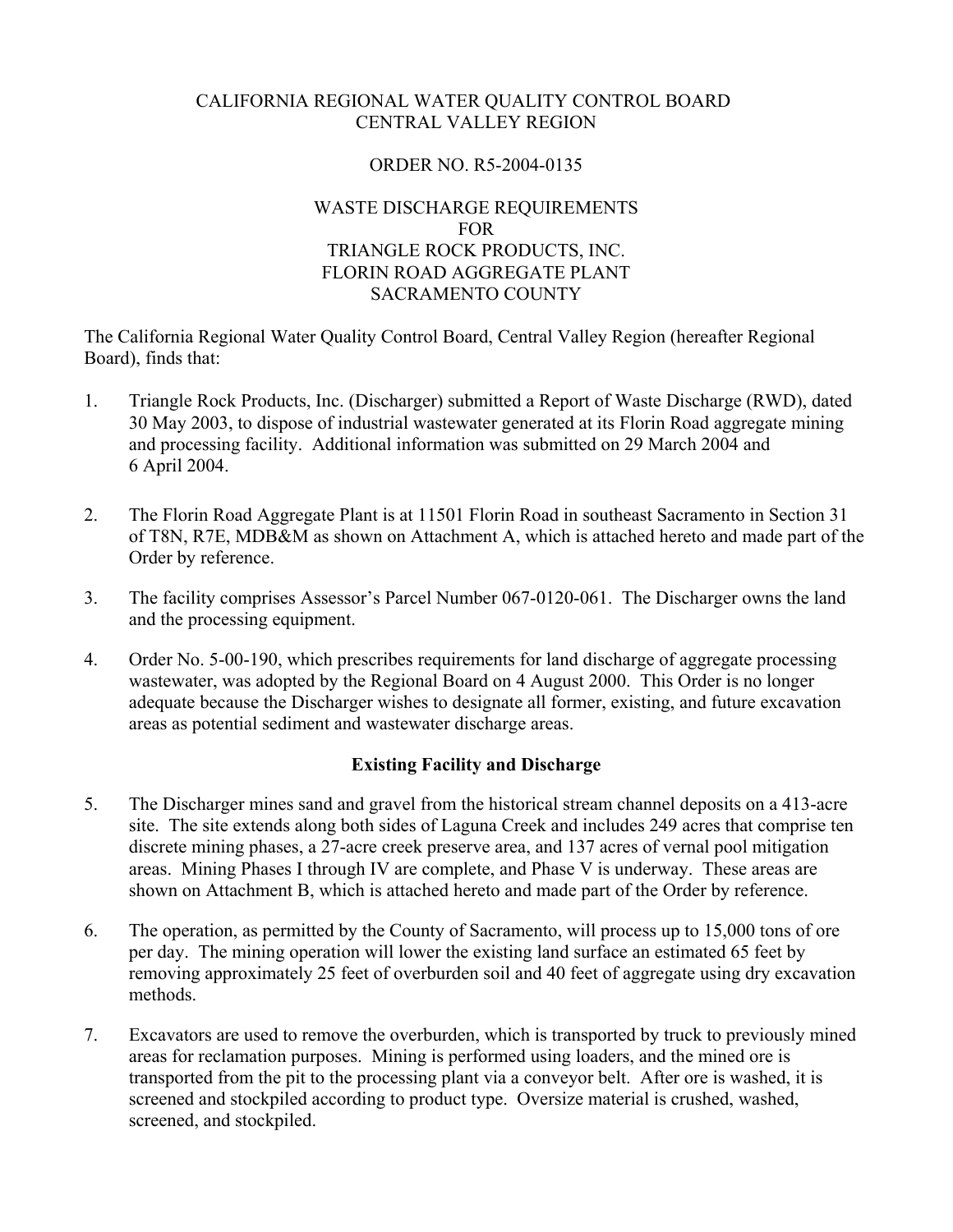- 8. The site was not historically mined for gold. The Discharger recovers gold from the aggregate by gravity separation only. Non-ionic surfactant may be used in this process.
- 9. The aggregate washing process uses approximately 6.3 million gallons per day (mgd) of water, most of which is recycled. The aggregate washing wastewater is discharged to a clarifier where polymers are added to enhance solids settling. Approximately 0.63 mgd of silt-laden water from the clarifier is currently discharged to either of two wastewater settling ponds, and the decant water is pumped to the fresh water tank for reuse. A process flow diagram is provided as Attachment C, which is attached hereto and made part of the Order by reference.
- 10. Settling Ponds 1 and 2 have a total surface area of 9 acres and are approximately 19 feet deep. Each pond has a perimeter berm constructed from overburden soil. The combined capacity of these ponds is approximately 153 acre-feet at two feet of freeboard.
- 11. Two supply wells provide makeup water to replace water lost to evaporation or retained in the gravel. Additional makeup water can also be obtained from the wastewater settling ponds. Approximately 0.95 mgd of makeup water is needed for aggregate washing.
- 12. Based on monthly monitoring reports for 2001 through May 2004, the sediment slurry discharged to the wastewater settling ponds is characterized as follows:

| Constituent/Parameter          | <b>Typical Range of Results</b> |
|--------------------------------|---------------------------------|
| PH.                            | 6.5 to 8.4                      |
| <b>Electrical Conductivity</b> | 190 to 300 umhos/cm             |
| Chloride                       | 15 to 51 mg/L                   |

13. The RWD provided analytical data for a single sampling event to characterize the discharge to the aggregate wastewater settling ponds. One sample of sediment slurry from the clarifier and one sample of supply well water were analyzed. The analytical results are summarized below, and are contrasted with limits used to apply the applicable water quality objectives for protection of the beneficial uses of the underlying groundwater.

|                   | <b>Analytical Result</b><br>(ug/L except as noted) |                               |                                                             |
|-------------------|----------------------------------------------------|-------------------------------|-------------------------------------------------------------|
| Constituent       | Sediment<br>$Slurry$ <sup>1</sup>                  | Water<br>Supply $\frac{1}{2}$ | <b>Water Quality Limit</b><br>(ug/L except as noted) $^{2}$ |
| Calcium, $mg/L$   | 14                                                 | 12                            | <b>NA</b>                                                   |
| Magnesium, mg/L   | 7.6                                                | 7.1                           | <b>NA</b>                                                   |
| Sodium, $mg/L$    | 18                                                 | 20                            | 69                                                          |
| Bicarbonate, mg/L | 31                                                 | 93                            | <b>NA</b>                                                   |
| Carbonate, $mg/L$ | $<$ 5                                              | $<$ 5                         | NA                                                          |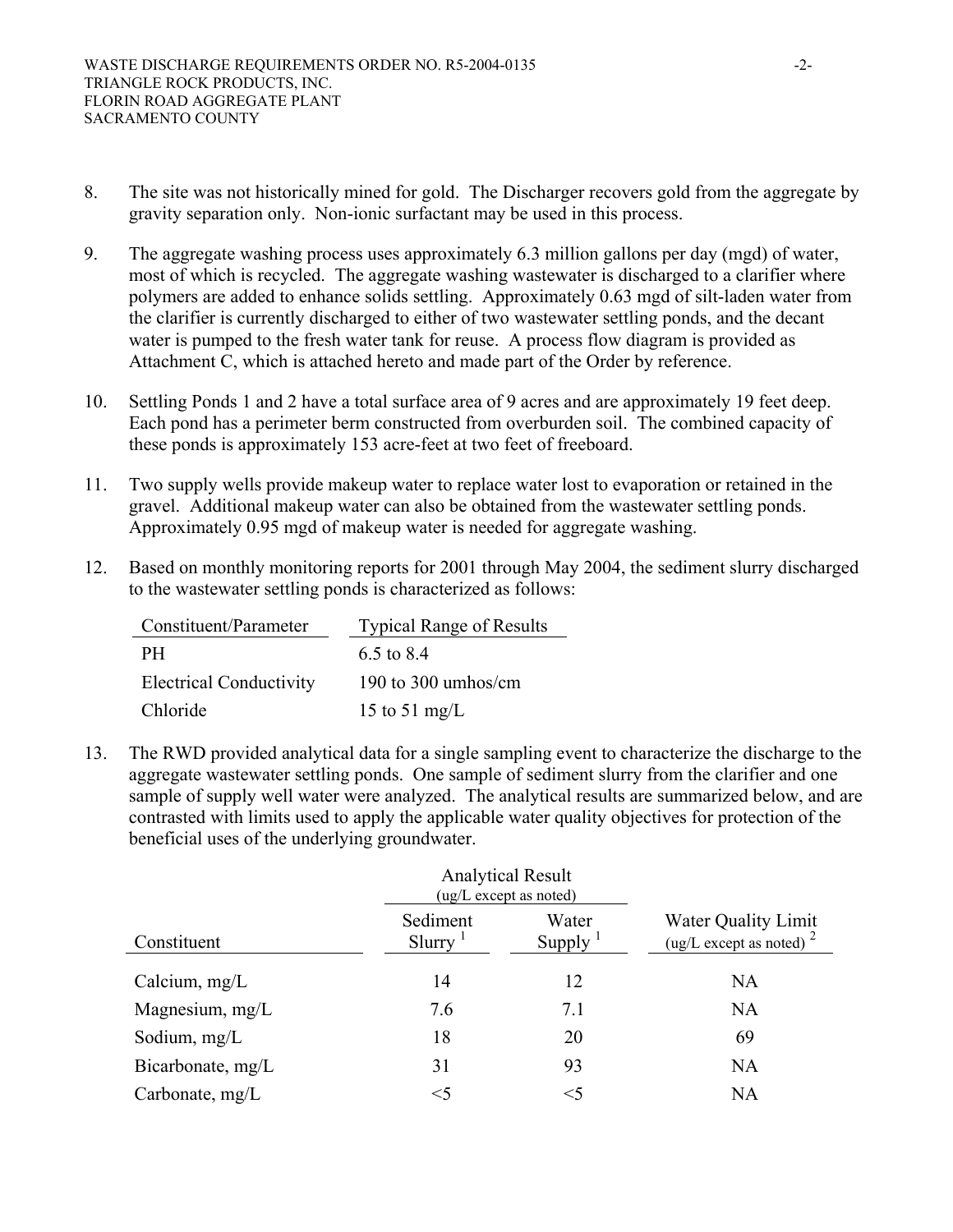#### WASTE DISCHARGE REQUIREMENTS ORDER NO. R5-2004-0135 -3-TRIANGLE ROCK PRODUCTS, INC. FLORIN ROAD AGGREGATE PLANT SACRAMENTO COUNTY

|                              |                                   | <b>Analytical Result</b><br>(ug/L except as noted) |                                                                    |  |
|------------------------------|-----------------------------------|----------------------------------------------------|--------------------------------------------------------------------|--|
| Constituent                  | Sediment<br>$Slurry$ <sup>1</sup> | Water<br>Supply $1$                                | <b>Water Quality Limit</b><br>(ug/L except as noted) $\frac{2}{3}$ |  |
| Hydroxide, mg/L              | $<$ 5                             | $<$ 5                                              | <b>NA</b>                                                          |  |
| Total Alkalinity, mg/L       | 31                                | 93                                                 | <b>NA</b>                                                          |  |
| Chloride, mg/L               | 33                                | 6.1                                                | 106                                                                |  |
| Fluoride, mg/L               | 0.61                              | 0.21                                               | 1                                                                  |  |
| Sulfate, mg/L                | 15                                | 3.8                                                | 250                                                                |  |
| Total dissolved solids, mg/L | 190                               | 180                                                | 450                                                                |  |
| pH, std. Units               | 7.47                              | 7.59                                               | 6.5 to 8.4                                                         |  |
| Nitrate as $NO3$ , mg/L      | 5.2                               | $<$ 2                                              | 45                                                                 |  |
| Hardness, mg/L as $CaCO3$    | 67                                | 59                                                 | <b>NA</b>                                                          |  |
| Aluminum                     | $<$ 50                            | $<$ 50                                             | 200                                                                |  |
| Antimony                     | $<$ 6                             | $<$ 6                                              | 6                                                                  |  |
| Arsenic                      | $<$ 2                             | 2.7                                                | 0.004                                                              |  |
| <b>Barium</b>                | < 100                             | < 100                                              | 1,000                                                              |  |
| Beryllium                    | $\leq$ 1                          | $\leq$ 1                                           | $\mathbf{1}$                                                       |  |
| Cadmium                      | $\leq$ 1                          | $\leq$ 1                                           | 0.07                                                               |  |
| Chromium, total              | <10                               | <10                                                | 50                                                                 |  |
| Copper                       | $<$ 50                            | $<$ 50                                             | 170                                                                |  |
| Iron                         | < 100                             | < 100                                              | 300                                                                |  |
| Lead                         | $<$ 5                             | $<$ 5                                              | $\overline{2}$                                                     |  |
| Manganese                    | 12                                | <10                                                | 50                                                                 |  |
| Mercury, total               | < 0.20                            | < 0.20                                             | 1.2                                                                |  |
| Nickel                       | <10                               | <10                                                | 12                                                                 |  |
| Selenium                     | $<$ 5                             | $<$ 5                                              | 20                                                                 |  |
| Silver                       | <10                               | <10                                                | 35                                                                 |  |
| Thallium                     | $\leq$ 1                          | $\leq$ 1                                           | 0.1                                                                |  |
| Vanadium                     | 6.6                               | $<$ 3                                              | 50                                                                 |  |
| Zinc                         | 53                                | 67                                                 | 2,000                                                              |  |

 $\frac{N}{N}$  Not applicable.<br>Sample was filtered prior to preservation.

2 Or the natural background concentration in groundwater, whichever is higher.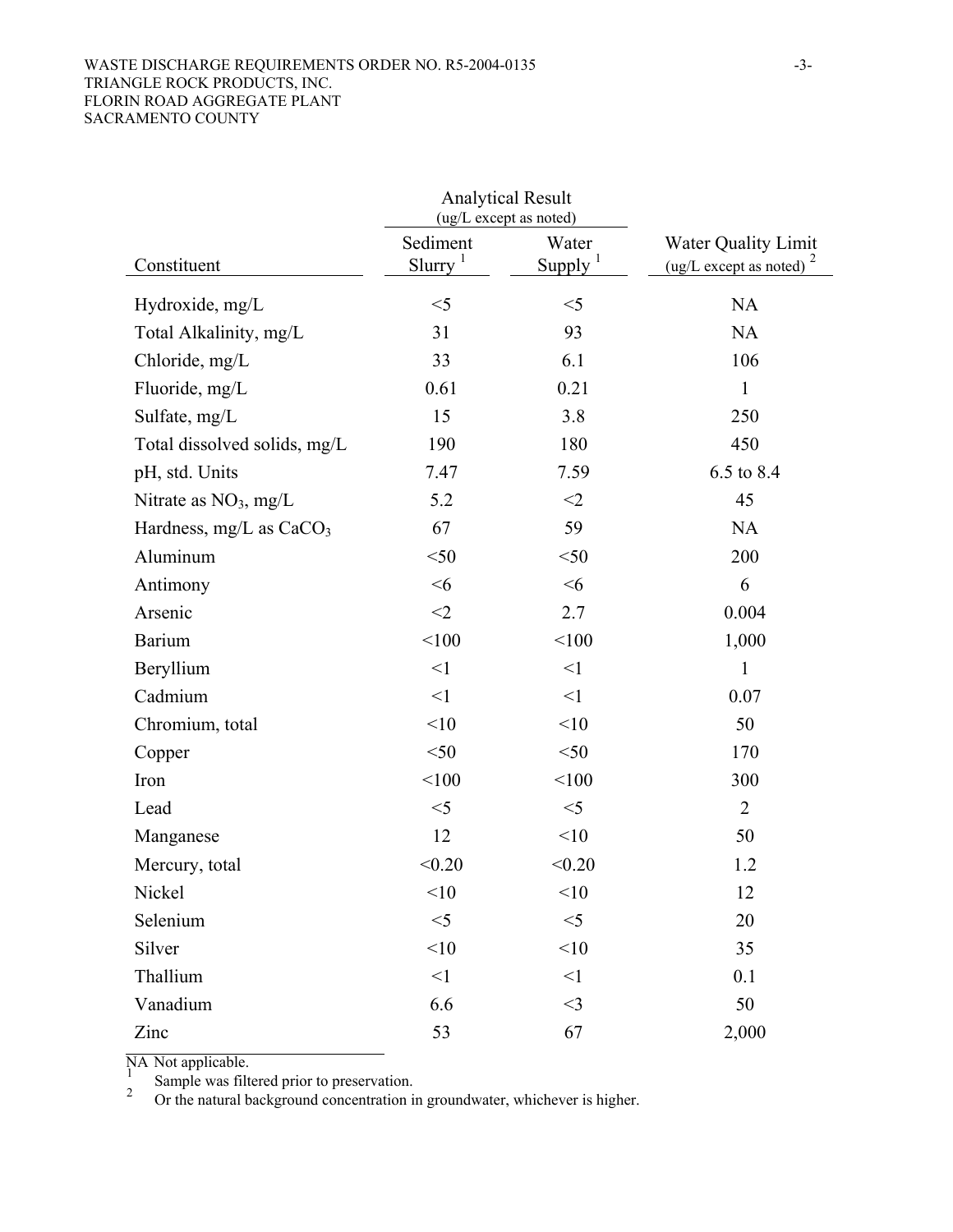These data indicate that the gravel processing operation and the use of polymer flocculants do not contribute significant levels of waste constituents to the supply water.

- 14. Temporary soil and overburden stockpiles are maintained for site reclamation. Sediments from the wastewater settling ponds are also periodically removed and used for these purposes.
- 15. Domestic wastewater is discharged to a septic system, which consists of a 1,500-gallon septic tank and two 35-foot deep seepage pits at the location depicted on Attachment D, which is attached hereto and made part of the Order by reference. The septic system is operated under a permit issued by the Sacramento County Environmental Management Department.
- 16. A 10,000-gallon above-ground storage tank provides on-site fuel storage. The tank is doublewalled and has secondary containment. Waste Oil is stored in drums within a bermed secondary containment area. Motor oil and hydraulic fluids are stored in double-walled tanks.

## **Proposed Changes in the Discharge**

- 17. The Discharger proposes to modify the wash water system to discharge the sediment slurry from the clarifier directly to previously mined areas for use as fill. Initially, the slurry will be pumped into a series of drying beds developed within former excavation areas from Phases I and II, which will be filled to match the surrounding grade. Use of the drying beds will be rotated to allow each layer or lift of sediment to dry sufficiently to allow compaction. The proposed new drying beds are shown on Attachment D, which is attached hereto and made part of the Order by reference.
- 18. The Phase I and II area comprises approximately 50 acres which has been excavated to 62 feet below the surrounding grade, providing a capacity of 5.1 million cubic yards (approximately 3,200 acre-feet) at two feet of freeboard. Approximately 2.5 million cubic yards of sediment will ultimately be discharged into these pits.
- 19. The slurry will be conveyed through a high density polyethylene pipe. Where the pipeline crosses over Laguna Creek, the polyethylene pipe will be encased in steel pipe mounted to an existing bridge structure.
- 20. A floating electric pump will be used to skim water from the drying beds and pump it back to the fresh water tank for reuse. The original wastewater settling ponds will continue to be used as needed and sediments will periodically be removed from those ponds and placed as fill in reclamation areas.
- 21. The Discharger proposes a flow limit of 6 mgd as a monthly average for aggregate wastewater. The RWD presented a water balance that showed there would be adequate disposal capacity for that flow. However, because of the large area of land within the previously mined areas that is available to receive sediment slurry, the facility's true wastewater storage and disposal capacity is far greater than that demonstrated by the water balance. Therefore, imposing a minimum freeboard requirement on all ponds and excavation areas will be sufficient to prevent overflow or berm failure, and no flow limitation is necessary.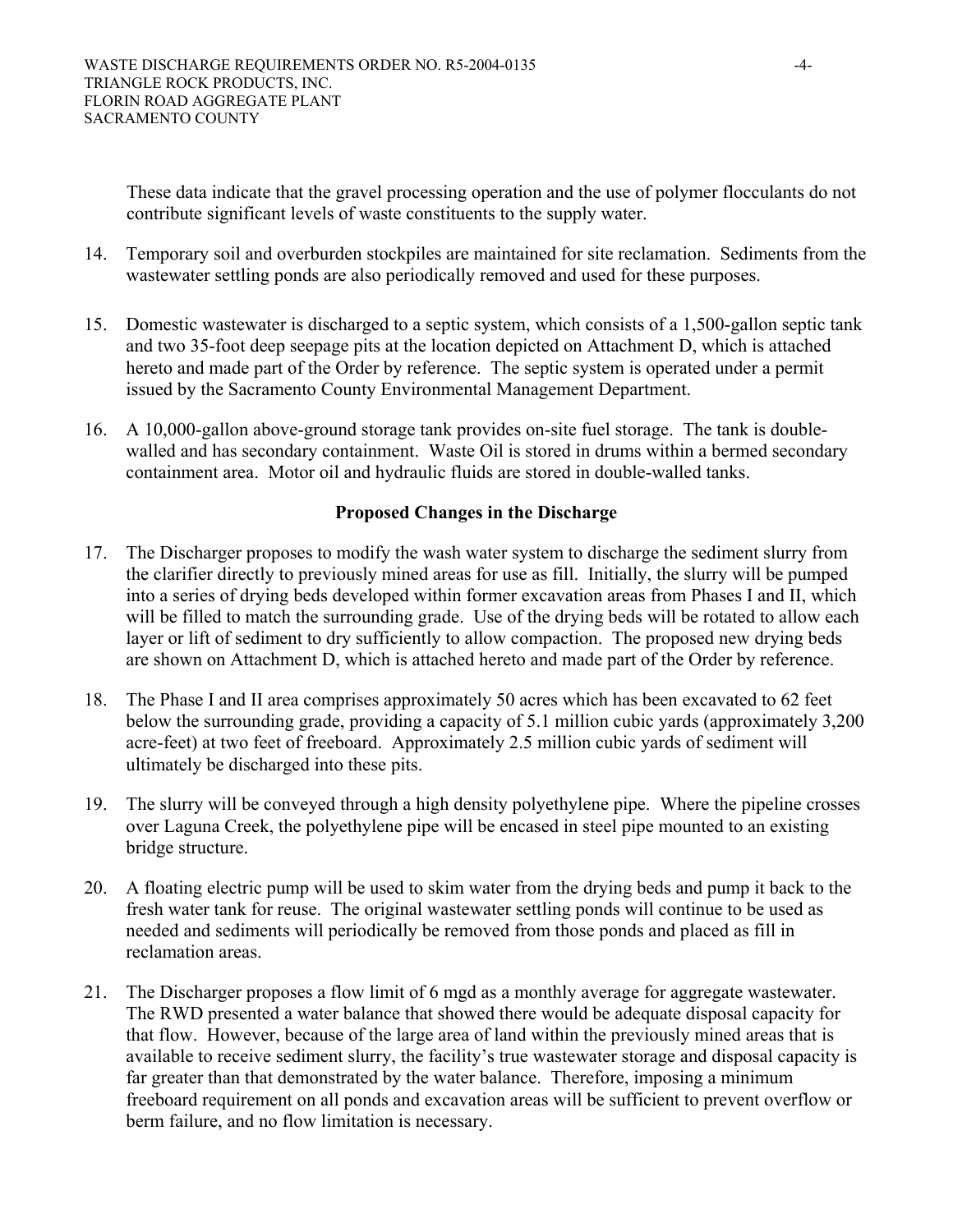#### **Site-Specific Conditions**

- 22. Soils beneath the facility site are deposits of the Laguna Formation. The site is bounded on the east by the Folsom South Canal, a concrete lined channel. Both Laguna Creek and Frye Creek traverse the site.
- 23. The upper soil (overburden) is a discrete clay layer approximately 25 feet thick underlain by approximately 40 feet of sandy gravels and cobbles which the Discharger mines. Below the gravel layer is a discrete clay layer up to 15 feet thick, which will not be disturbed by mining operations.
- 24. The topography of the facility site is disturbed due to ongoing grading and excavation. The ground surface of the surrounding (relatively undisturbed) ground is at an elevation of approximately 110 to 130 feet above mean sea level (MSL).
- 25. Natural drainage features direct storm water from most of the unmined portion of the site to Laguna Creek. However, unmined portions of Phases V through VIII drain naturally to either Fry Creek or a wetland area south of Florin Road. Mining operations will ultimately eliminate drainage from the mined areas because they will be reclaimed at elevations below the surrounding grade. Drainage from properties north of Jackson Highway currently flows across the site. The Discharger will construct a conveyance system to direct storm water flows from those properties directly to Laguna Creek.
- 26. The Army Corps of Engineers constructed 100-year floodplain protection along the eastern bank of Laguna Creek when the creek was realigned. This berm provides floodplain protection for Phase I and II, as depicted on Attachment B. With the exception of Phase X, the remainder of the site is outside of the 100-year floodplain. The Discharger will construction additional flood protection berms prior to mining Phase X.
- 27. Based on surface water monitoring data provided in monthly monitoring reports from 2001 through May 2004, electrical conductivity values in Laguna Creek upstream of the site are not significantly different than values downstream of the site. The same appears to be true for pH. Turbidity data for periods when Laguna Creek is actively flowing along the entire reach within the site boundaries indicates that turbidity is typically reduced along that reach, except during spring, when it tends to increase.
- 28. The surrounding land is zoned for agricultural use.

#### **Groundwater Conditions**

29. Based on historical data from State-owned well no. 08N07E31J001M, groundwater is present at 20 feet above mean sea level (MSL) or 95 feet below the surrounding grade. Historical data provided in the RWD show that the water table elevation has been decreasing since the 1950s, when it was as high as 55 feet below the surrounding grade.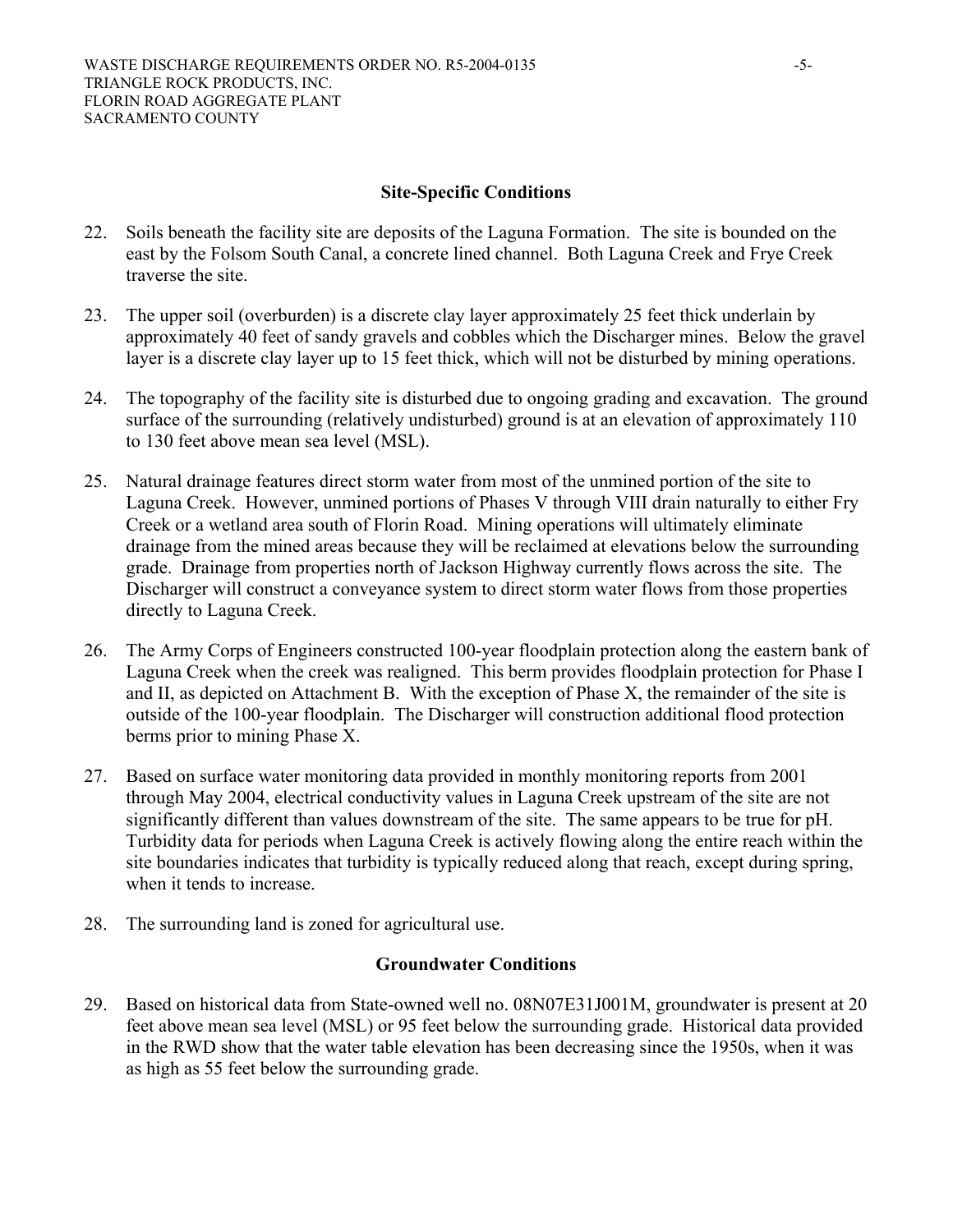30. The Discharger does not monitor groundwater quality, but operates two supply wells at the facility. One of those wells was sampled in August 2003 to provide a preliminary characterization of groundwater quality. The groundwater analytical data provided in the RWD are summarized below.

| Constituent                  | Analytical<br>Result | Water Quality Limit <sup>2</sup> |
|------------------------------|----------------------|----------------------------------|
| Calcium, $mg/L$              | 12                   | <b>NA</b>                        |
| Magnesium, mg/L              | 7.1                  | <b>NA</b>                        |
| Sodium, mg/L                 | 20                   | 69                               |
| Bicarbonate, mg/L            | 93                   | <b>NA</b>                        |
| Carbonate, mg/L              | $<$ 5                | <b>NA</b>                        |
| Hydroxide, mg/L              | $<$ 5                | <b>NA</b>                        |
| Total Alkalinity, mg/L       | 93                   | <b>NA</b>                        |
| Chloride, mg/L               | 6.1                  | 106                              |
| Fluoride, mg/L               | 0.21                 | $\mathbf{1}$                     |
| Sulfate, mg/L                | 3.8                  | 250                              |
| Total dissolved solids, mg/L | 180                  | 450                              |
| pH, std. units               | 7.59                 | 6.5 to 8.4                       |
| Nitrate as $NO3$ , mg/L      | $<$ 2                | 45                               |
| Hardness, mg/L as $CaCO3$    | 59                   | <b>NA</b>                        |
| Aluminum                     | $<$ 50               | 200                              |
| Antimony                     | $<$ 6                | 6                                |
| Arsenic                      | 2.7                  | 0.004                            |
| <b>Barium</b>                | < 100                | 1,000                            |
| Beryllium                    | $\leq$ 1             | $\mathbf{1}$                     |
| Cadmium                      | $\leq$ 1             | 0.07                             |
| Chromium, total              | <10                  | 50                               |
| Copper                       | $50$                 | 170                              |
| Iron                         | < 100                | 300                              |
| Lead                         | $<$ 5                | $\overline{2}$                   |
| Manganese                    | < 10                 | 50                               |
| Mercury, total               | < 0.20               | 1.2                              |
| Nickel                       | < 10                 | 12                               |
| Selenium                     | $<$ 5                | 20                               |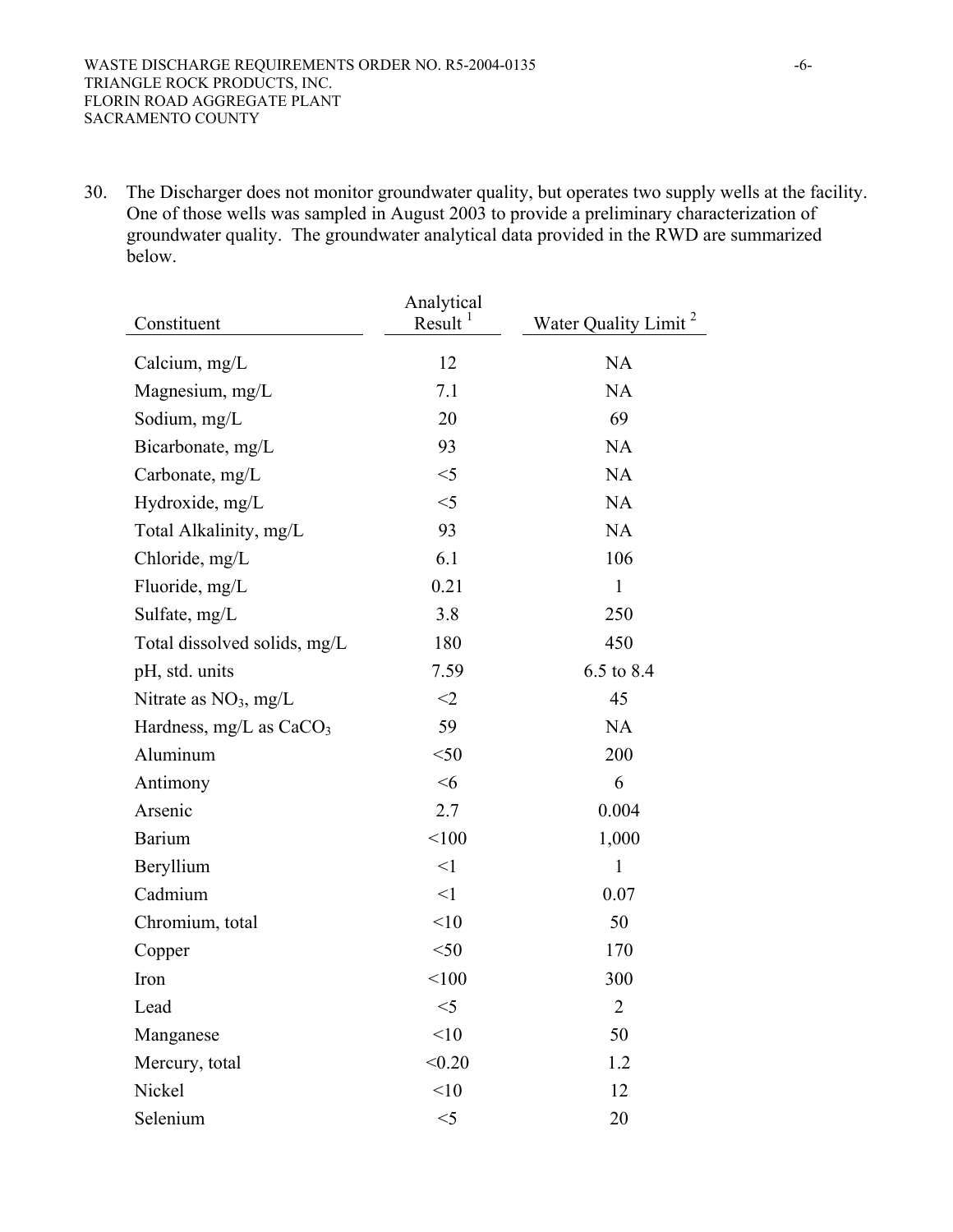| Constituent | Analytical<br>$Result$ <sup>1</sup> | Water Quality Limit <sup>2</sup> |
|-------------|-------------------------------------|----------------------------------|
| Silver      | <10                                 | 35                               |
| Thallium    | $\leq$ 1                            | 0.1                              |
| Vanadium    | $\leq$ 3                            | 50                               |
| Zinc        | 67                                  | 2,000                            |

NA Not applicable

 $\frac{1}{2}$  ug/L except as noted.

Or the natural background concentration in groundwater, whichever is higher.

#### **Basin Plan, Beneficial Uses, and Regulatory Considerations**

- 31. The *Water Quality Control Plan for the Sacramento River and San Joaquin River Basins, Fourth Edition*, (hereafter Basin Plan) designates beneficial uses, establishes water quality objectives, contains implementation plans and policies for protecting waters of the basin, and incorporates by reference plans and policies adopted by the State Water Resources Control Board (State Board). Pursuant to Section 13263(a) of the California Water Code, waste discharge requirements must implement the Basin Plan.
- 32. Surface water drainage in the vicinity of the facility is to Laguna Creek, which is tributary to the Cosumnes River. The Basin Plan designates the beneficial uses of the Cosumnes River as municipal and domestic supply; agricultural supply; water contact recreation; non-contact water recreation; warm freshwater habitat; cold freshwater habitat; migration of aquatic organisms; spawning, reproduction, and/or early development; and wildlife habitat.
- 33. The Basin Plan designates the beneficial uses of underlying groundwater as municipal and domestic supply, industrial service supply, industrial process supply, and agricultural supply.
- 34. State Water Resources Control Board (State Board) Resolution No. 68-16 ("Policy with Respect to Maintaining High Quality Waters of the State") (hereafter Resolution No. 68-16) requires a regional board in regulating the discharge of waste to maintain high quality waters of the state (i.e., background water quality) until it is demonstrated that any change in quality will be consistent with maximum benefit to the people of the State, will not unreasonably affect beneficial uses, and will not result in water quality less than as described in plans and policies. The discharge is required to meet waste discharge requirements that will result in the best practicable treatment or control of the discharge necessary to assure that pollution or nuisance will not occur and highest water quality consistent with maximum benefit to the people will be maintained.
- 35. The Discharger has not provided the required demonstration to be allowed to cause groundwater degradation pursuant to State Board Resolution No. 68-16. Therefore, none is authorized.
- 36. The Discharger uses flocculants to aid in solids settling, and it appears that the flocculants add chloride and other dissolved solids to the wastewater. Because the Discharger directly recycles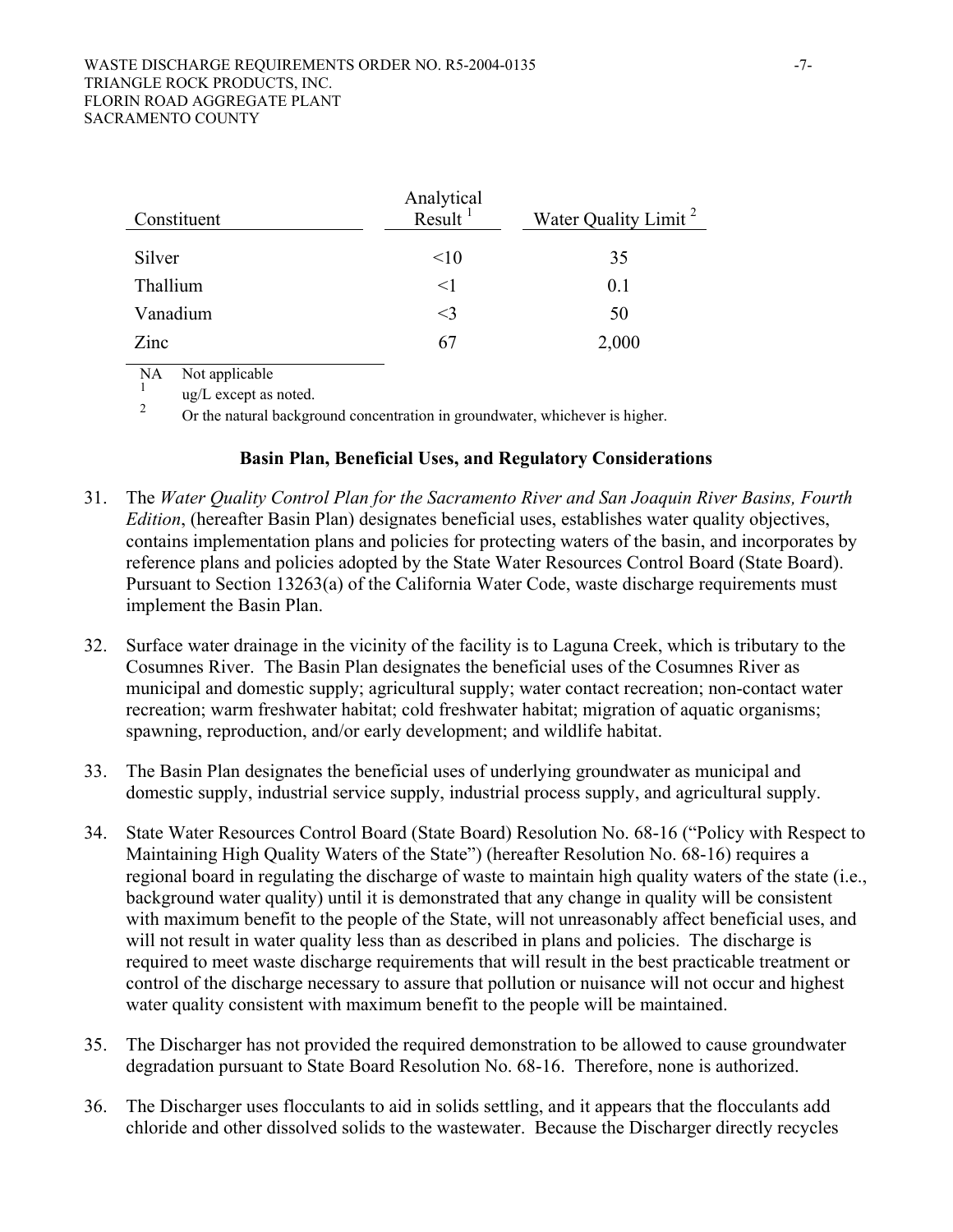clarified wash water and will skim excess water from the drying beds, the potential for evapoconcentration and potential migration through the underlying clay at those areas will be reduced. In order to ensure that degradation does not occur, it is appropriate to require continued monitoring of the sediment slurry and water supply and to establish groundwater limitations for the facility that will not unreasonably threaten beneficial uses or result in groundwater quality that exceeds water quality objectives set forth in the Basin Plan. However, routine groundwater monitoring is not necessary at this time.

37. Section 13267(b) of California Water Code states that: "In conducting an investigation specified in subdivision (a), the regional board may require that any person who has discharged, discharges, or is suspected of discharging, or who proposes to discharge within its region, or any citizen or domiciliary, or political agency or entity of this state who has discharged, discharges, or is suspected of discharging, or who proposes to discharge waste outside of its region that could affect the quality of the waters of the state within its region shall furnish, under penalty of perjury, technical or monitoring program reports which the regional board requires. The burden, including costs of these reports, shall bear a reasonable relationship to the need for the reports and the benefits to be obtained from the reports. In requiring those reports, the regional board shall provide the person with a written explanation with regard to the need for the reports, and shall identify the evidence that supports requiring that person to provide the reports."

The monitoring and reporting program required by this Order and the attached Monitoring and Reporting Program No. R5-2004-0135 are necessary to assure compliance with these waste discharge requirements. The Discharger operates the facility that discharges the waste subject to this Order.

- 38. On 5 February 2003, the Sacramento County Department of Environmental Review and Assessment certified a Final Supplemental Environmental Impact Report (FSEIR) for the aggregate mining operation in accordance with the California Environmental Quality Act (CEQA) (Public Resources Code Section 21000, et seq.) and the State CEQA Guidelines. The FSEIR was prepared to be consistent with the requirements of a Section 404 permit issued by the Army Corps of Engineers and support revision of the Conditional Use Permit. Revisions to original project described in the environmental document included:
	- a. Eliminating mining within the active Laguna Creek Channel and establishing a preservation corridor along the creek;
	- b. Requiring construction of flood control berms along Laguna Creek to provide 100-year floodplain protection;
	- c. Diverting storm water drainage from lands north of Jackson Highway to discharge directly to the creek, rather than the mine site;
	- d. Backfilling mining phases I and II to the original grade;
	- e. Revisions to the boundaries and numbering of the phase areas; and
	- f. Addition of new vernal pool mitigation areas.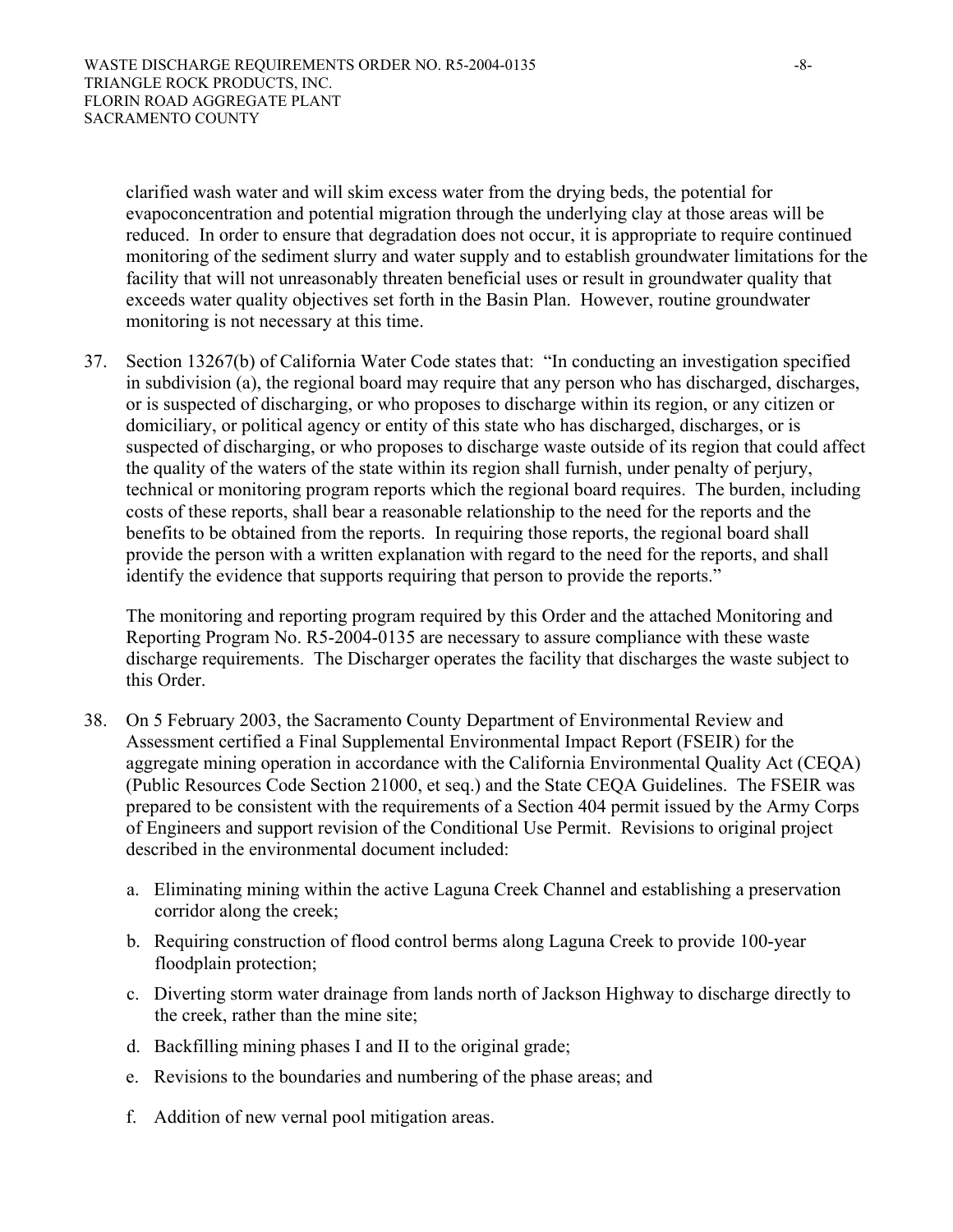- 39. The FSEIR contains the following Mitigation Measures to protect water quality:
	- a. Prohibit application of polluting or toxic substances to the pit floor; any pollutants used are required to be contained and disposed of off-site.
	- b. Require an Agricultural Management Plan if any land is reclaimed for any agricultural use other than unirrigated pasture.
	- c. Require erosion control measures to prevent siltation in Laguna Creek.
	- d. Require completion of the flood control berm along the western bank of Laguna Creek prior to commencing Phase X.
- 40. Implementation of the specific mitigation measures set forth in the FSEIR and compliance with waste discharge requirements will mitigate or avoid significant impacts to water quality.
- 41. The Discharger has filed a Notice of Intent to obtain coverage under the State Board's Water Quality Order No. 97-03-DWQ National Pollutant Discharge Elimination System (NPDES), General Permit No. CAS 000001, Waste Discharge Requirements (WDRs) for Discharges of Storm Water Associated with Industrial Activities (excluding construction activities).
- 42. The Discharger maintains a lubricating oil storage area and an above-ground fuel storage tank at the facility site. The Discharger has complied with the Aboveground Petroleum Storage Tank Act by completing a Spill Prevention Control and Countermeasure Plan.
- 43. This discharge is exempt from the requirements of *Consolidated Regulations for Treatment, Storage, Processing, or Disposal of Solid Waste,* as set forth in Title 27, CCR, Division 2, Subdivision 1, Section 20005, et seq., (hereafter Title 27). The exemption pursuant to Section 20090(b), is based on the following:
	- a. The Regional Board is issuing these waste discharge requirements, which implement the Basin Plan;
	- b. The Discharger must comply with these waste discharge requirements; and
	- c. The wastewater does not need to be managed according to Title 22 CCR, Division 4.5, and Chapter 11, as a hazardous waste.
- 44. Pursuant to California Water Code Section 13263(g), discharge is a privilege, not a right, and adoption of this Order does not create a vested right to continue the discharge.

## **Public Notice**

- 45. All the above and the supplemental information and details in the attached Information Sheet, which is incorporated by reference herein, were considered in establishing the following conditions of discharge.
- 46. The Discharger and interested agencies and persons have been notified of the intent to prescribe waste discharge requirements for this discharge, and they have been provided an opportunity for a public hearing and an opportunity to submit their written views and recommendations.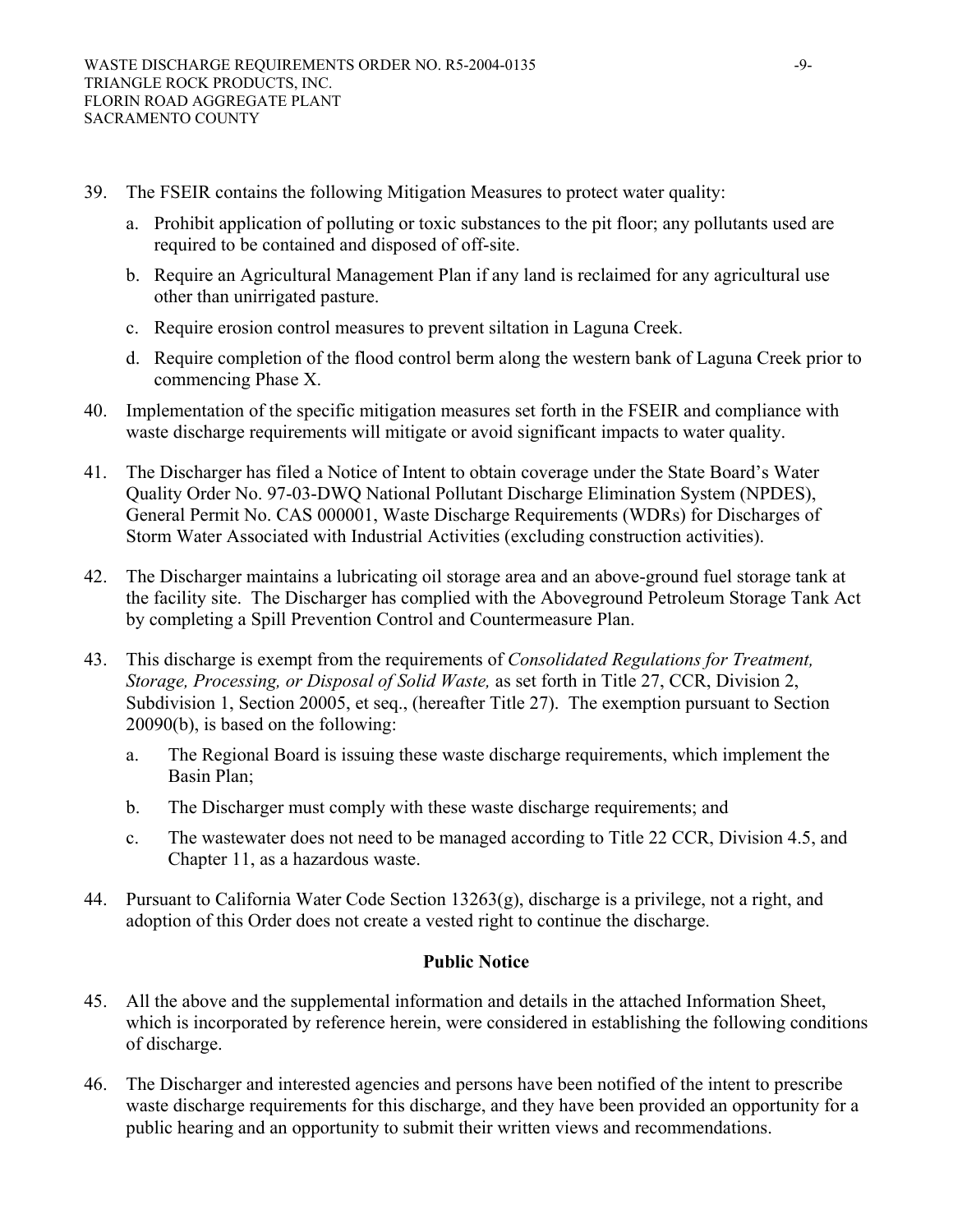47. All comments pertaining to the discharge were heard and considered in a public meeting.

**IT IS HEREBY ORDERED** that Order No. 5-00-190 is rescinded and that, pursuant to Sections 13263 and 13267 of the California Water Code, Triangle Rock Products, Inc. and its agents, successors, and assigns, in order to meet the provisions contained in Division 7 of the California Water Code and regulations adopted thereunder, shall comply with the following:

*[Note: Other prohibitions, conditions, definitions, and methods of determining compliance are contained in the attached "Standard Provisions and Reporting Requirements for Waste Discharge Requirements" dated 1 March 1991.]* 

### **A. Discharge Prohibitions:**

- 1. Discharge of wastes to surface waters or surface water drainage courses is prohibited.
- 2. Discharge of domestic waste to the aggregate wastewater settling ponds is prohibited.
- 3. The discharge of waste from sources other than the aggregate operation is prohibited.
- 4. Discharge of waste classified as hazardous, as defined in Section 2521(a) of Title 23, CCR, Section 2510, et seq., (hereafter Chapter 15) is prohibited.
- 5. Discharge of waste classified as 'designated', as defined in Section 13173 of the California Water Code, is prohibited.
- 6. The manufacture of asphaltic concrete or Portland cement concrete is prohibited.
- 7. Use of chemical gold recovery methods including amalgamation, cyanide leaching, or any other chemical method is prohibited.
- 8. Surfacing of wastewater from the septic tank or leach lines is prohibited.
- 9. The discharge of industrial wastewater to septic systems is prohibited.

### **B. Discharge Specifications**:

- 1. Water or process wastewater, if used for dust control or onsite irrigation, shall be used in a manner that will not cause erosion or sedimentation in runoff discharged off-site.
- 2. The discharge shall remain within the designated storage and disposal areas (as described in Finding Nos. 9, 10, 16, and 17) at all times and outside of the 100-year floodplain. Additional ponds and drying beds may be constructed as needed within the confines of the excavation areas and outside of the 100-year floodplain as defined on Attachments B and D.
- 3. The wastewater system shall be designed, constructed, operated, and maintained to prevent inundation or washout due to floods with a 100-year return frequency.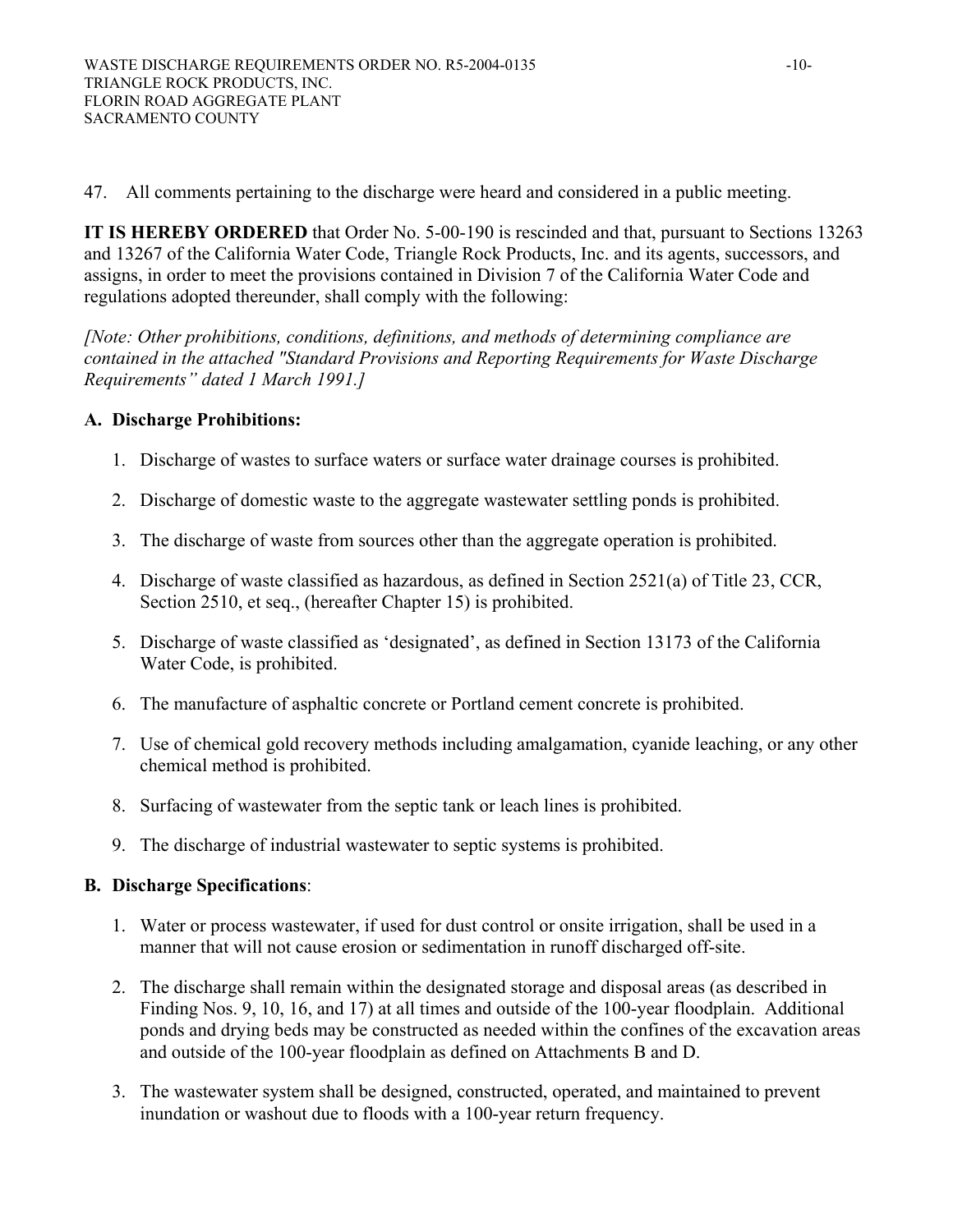- 4. The Discharger shall operate all systems and equipment to optimize the quality of the discharge.
- 5. Water impounded in any pond or drying bed shall not have a pH less than 6.5 or greater than 8.4.
- 6. Any wastewater settling ponds shall be managed to prevent breeding of mosquitoes. In particular,
	- a. An erosion control program should assure that small coves and irregularities are not created around the perimeter of the water surface.
	- b. Weeds shall be minimized through control of water depth, harvesting, or herbicides.
	- c. Dead algae, vegetation, and debris shall not accumulate on the water surface.
- 7. All stockpiled wastes and products shall be managed to prevent erosion of sediment to surface water drainage courses.
- 8. Newly constructed or rehabilitated levees or berms that hold back water shall be designed and constructed under the direct supervision of a California Registered Civil Engineer or Engineering Geologist. This requirement does not apply to drying beds developed within previously mined areas that do not drain to surface water.
- 9. The freeboard in any pond that receives or has received wastewater or sediment slurry shall never be less than two feet as measured vertically from the water surface to the lowest point of potential overflow.
- 10. The wastewater settling ponds and sediment drying beds shall have sufficient capacity to accommodate allowable wastewater flow and design seasonal precipitation. Design seasonal precipitation shall be based on total annual precipitation using a return period of 100 years, distributed monthly in accordance with the historical rainfall patterns.
- 11. Neither the treatment nor the discharge shall cause a condition of pollution or nuisance as defined by the California Water Code, Section 13050.
- 12. The Discharger shall comply with all applicable sections of the Aboveground Petroleum Storage Tank Regulations (Section 25270, Health and Safety Code).
- 13. Septage shall be discharged only to a permitted municipal wastewater treatment or equivalent facility. All transportation of septage or other wastewater shall be performed by a duly authorized service.

## **C. Groundwater Limitations**

1. The discharge shall not cause the groundwater beneath or down-gradient of any pond receiving wastewater to contain any waste constituent in a concentration greater than natural background groundwater quality.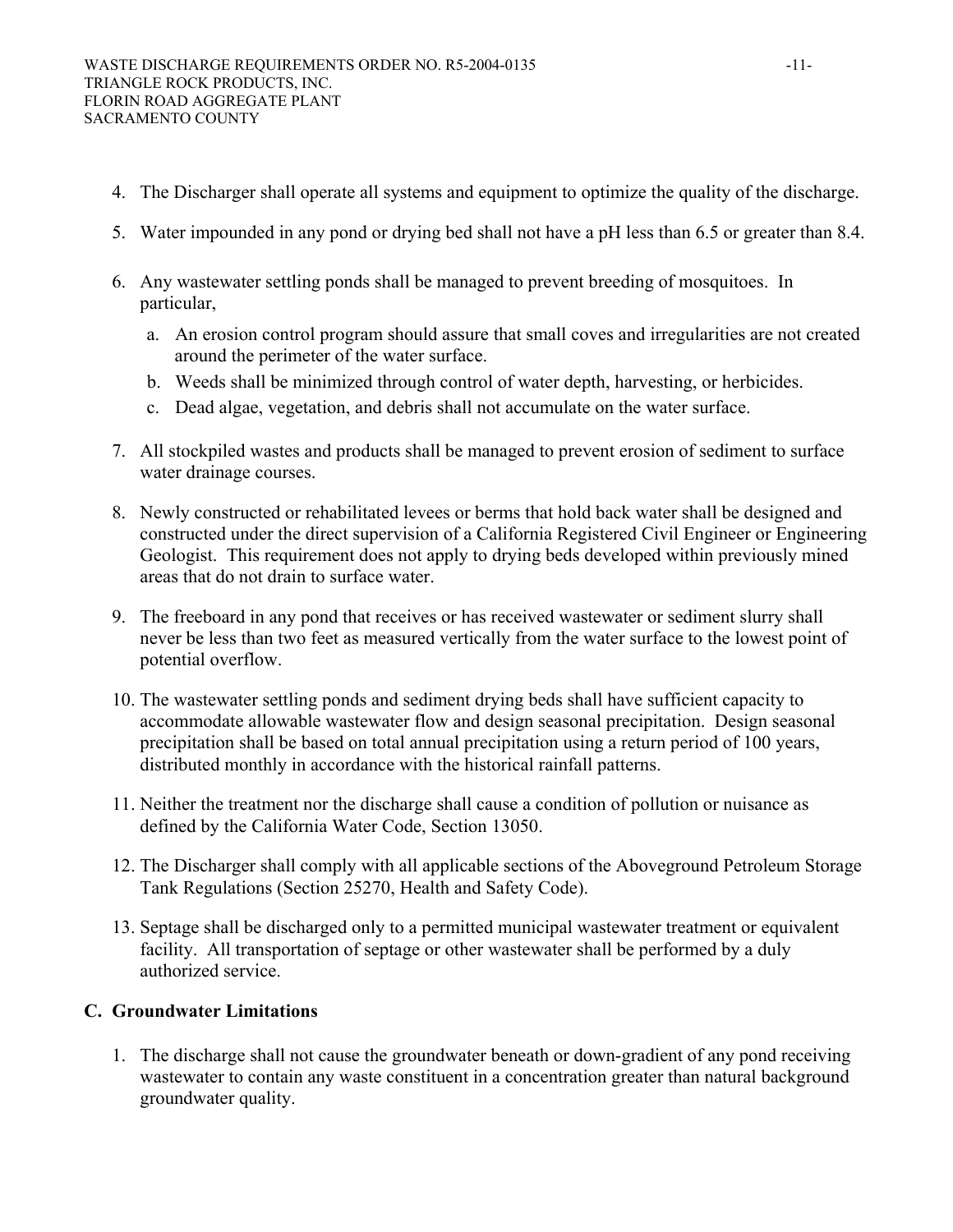#### **D. Surface Water Limitations**

1. The discharge shall not cause surface water to contain any waste constituent or parameter, including turbidity, in concentrations that exceed upstream water quality.

#### **E. Provisions:**

- 1. The Discharger shall comply with the "Standard Provisions and Reporting Requirements for Waste Discharge Requirements", dated 1 March 1991, which are attached hereto and by reference a part of this Order. This attachment and its individual paragraphs are commonly referenced as "Standard Provision(s)."
- 2. The Discharger shall submit to the Regional Board on or before each compliance report due date the specified document, or if appropriate, a written report detailing compliance or noncompliance with the specific schedule date and task. If noncompliance is reported, then the Discharger shall state the reasons for noncompliance and shall provide a schedule to come into compliance.
- 3. The Discharger shall report promptly to the Regional Board any material change or proposed change in the character, location, or volume of the discharge.
- 4. In the event of any change in control or ownership of land or waste discharge facilities presently owned or controlled by the Discharger, then the Discharger shall notify the succeeding owner or operator of the existence of this Order by letter, a copy of which shall be forwarded to this office.
- 5. The Discharger shall comply with all conditions of this Order, including timely submittal of technical and monitoring reports as directed by the Executive Officer. Violations may result in enforcement action, including Regional Board or court orders requiring corrective action or imposing civil monetary liability, or in revision or rescission of this Order.
- 6. A copy of this Order shall be kept at the discharge facility for reference by operating personnel. Key operating personnel shall be familiar with its contents.
- 7. The Regional Board will review this Order periodically and will revise requirements when necessary.

I, THOMAS R. PINKOS, Executive Officer, do hereby certify the foregoing is a full, true, and correct copy of an Order adopted by the California Regional Water Quality Control Board, Central Valley Region, on 10 September 2004.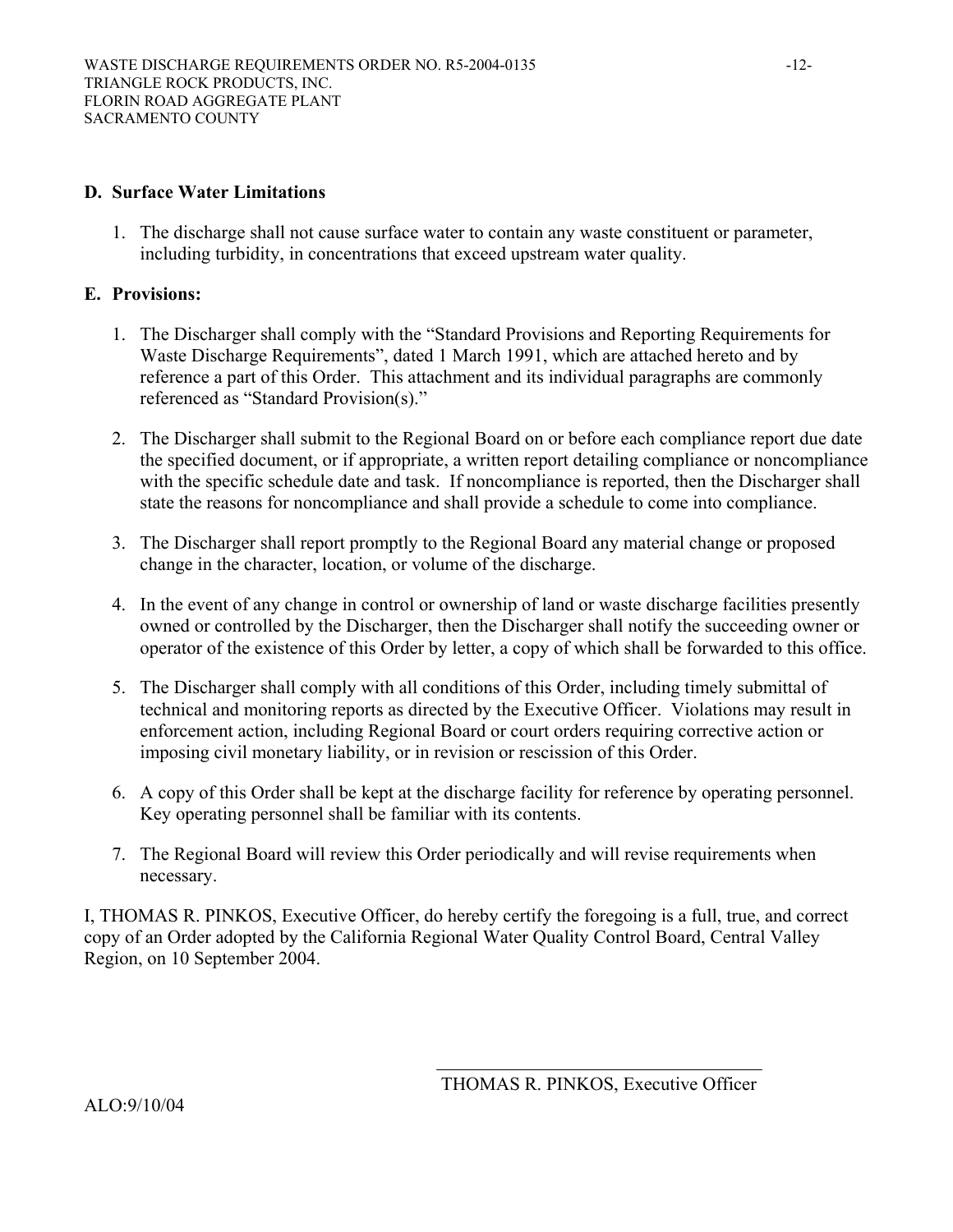# CALIFORNIA REGIONAL WATER QUALITY CONTROL BOARD CENTRAL VALLEY REGION

#### MONITORING AND REPORTING PROGRAM NO. R5-2004-0135

FOR

# TRIANGLE ROCK PRODUCTS, INC. FLORIN ROAD AGGREGATE PLANT SACRAMENTO COUNTY

This Monitoring and Reporting Program (MRP) describes requirements for monitoring wastewater ponds, wastewater in the ponds, and groundwater. This MRP is issued pursuant to Water Code Section 13267. The Discharger shall not implement any changes to this MRP unless and until a revised MRP is issued by the Executive Officer.

All samples shall be representative of the volume and nature of the discharge or matrix of material sampled. The time, date, and location of each grab sample shall be recorded on the sample chain of custody form. Field test instruments (such as those used to measure pH and dissolved oxygen) may be used provided that:

- 1. The operator is trained in proper use and maintenance of the instruments;
- 2. The instruments are calibrated prior to each monitoring event;
- 3. The instruments are serviced and/or calibrated by the manufacturer at the recommended frequency; and
- 4. Field calibration reports are submitted as described in the "Reporting" section of the MRP.

### **POND MONITORING**

Each wastewater settling pond and drying bed shall be inspected weekly and monitored as follows:

| Parameter      | Units      | <b>Type of Sample</b>    | Sampling<br><b>Frequency</b> | Reporting<br><b>Frequency</b> |
|----------------|------------|--------------------------|------------------------------|-------------------------------|
| Influent flow  | gallons    | Observation <sup>1</sup> | Weekly                       | Monthly                       |
| Freeboard      | $0.1$ Feet | Measurement              | Weekly                       | Monthly                       |
| Berm condition | N/A        | Observation              | Weekly                       | Monthly                       |

<sup>1</sup> May be based on flow meter totalizer reading or pump run time estimate. The method of measurement must be specified.

#### **WASTEWATER MONITORING**

A grab sample of sediment slurry from the clarifier shall be obtained monthly and monitored as follows:

| Constituent/Parameter          | Units    | <b>Type of Sample</b> | Sampling<br>Frequency | Reporting<br><b>Frequency</b> |
|--------------------------------|----------|-----------------------|-----------------------|-------------------------------|
| <b>Electrical Conductivity</b> | umhos/cm | Grab                  | Monthly               | Monthly                       |
| pH                             | std.     | Grab                  | Monthly               | Monthly                       |
| Chloride                       | mg/L     | Grab                  | Quarterly             | Monthly                       |
| Total dissolved solids         | mg/L     | Grab                  | Quarterly             | Monthly                       |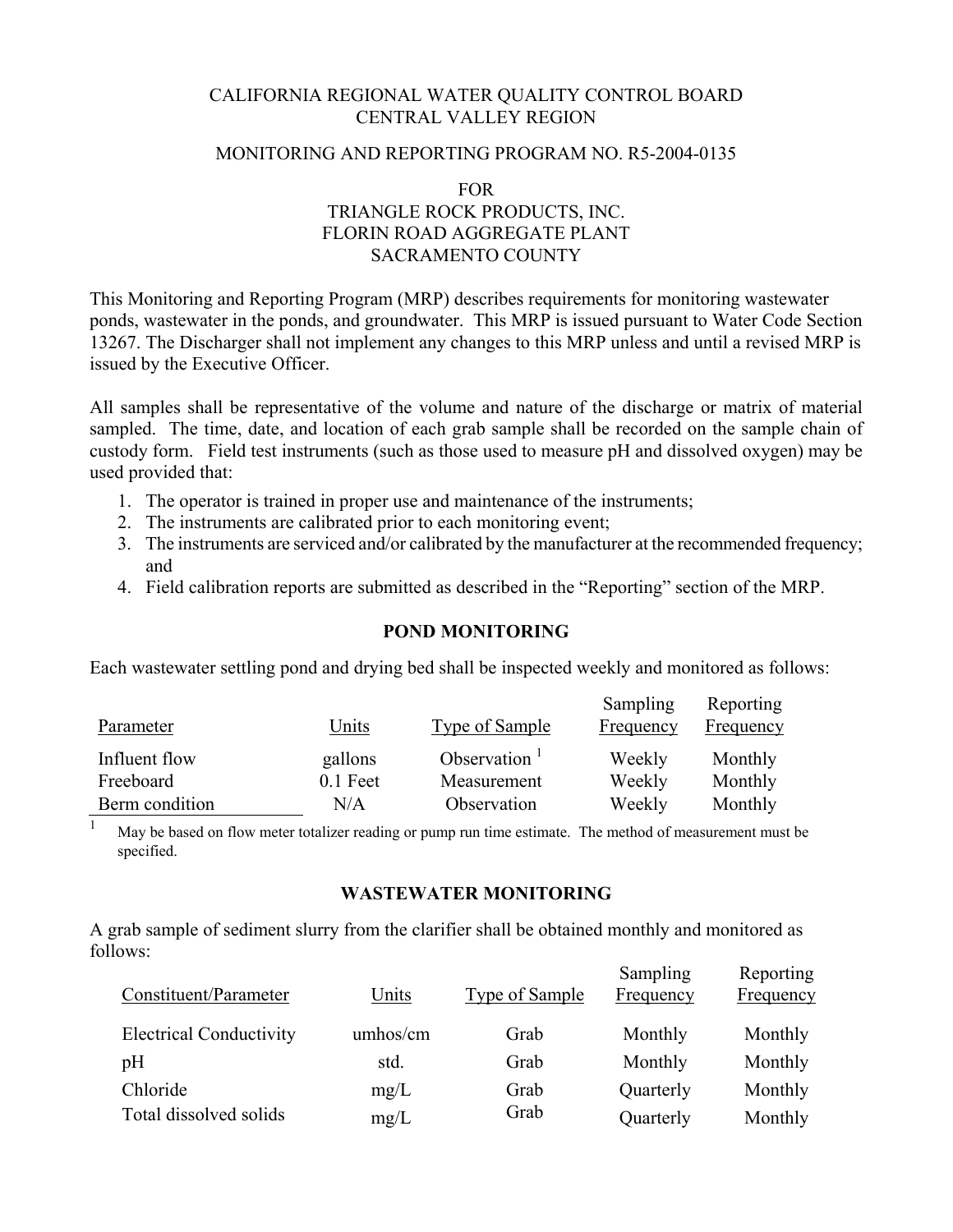#### **SURFACE WATER MONITORING**

Grab samples of surface water shall be obtained monthly from Laguna Creek when flowing water is present in the channel at the following locations:

| <b>Station</b> | Location                          |
|----------------|-----------------------------------|
| $SW-1$         | Laguna Creek at Sunrise Boulevard |
| $SW-2$         | Laguna Creek at Florin Road       |

Surface water samples shall be monitored as follows.

| Constituent/Parameter          | Units      | <b>Type of Sample</b> | Sampling<br>Frequency | Reporting<br><b>Frequency</b> |
|--------------------------------|------------|-----------------------|-----------------------|-------------------------------|
| pH                             | std.       | Grab                  | Monthly               | Monthly                       |
| Turbidity                      | <b>NTU</b> | Grab                  | Monthly               | Monthly                       |
| <b>Electrical Conductivity</b> | umhos/cm   | Grab                  | Monthly               | Monthly                       |

The following observations shall also be made monthly:

- 1. Apparent seepage through the banks of Laguna Creek;
- 2. Apparent erosion from discharge of storm water from the Site to Laguna Creek;
- 3. Apparent clarity of the water in Laguna Creek
- 4. Whether the creek is flowing along the entire reach, completely dry, or partially dry.

## **WATER SUPPLY MONITORING**

A grab sample of water from the fresh water supply shall be obtained monthly and monitored as follows:

| Constituent/Parameter          | Units    | <b>Type of Sample</b> | Sampling<br>Frequency | Reporting<br><b>Frequency</b> |
|--------------------------------|----------|-----------------------|-----------------------|-------------------------------|
| <b>Electrical Conductivity</b> | umhos/cm | Grab                  | Monthly               | Monthly                       |
| pH                             | std.     | Grab                  | Monthly               | Monthly                       |
| Chloride                       | mg/L     | Grab                  | Quarterly             | Monthly                       |
| Total dissolved solids         | mg/L     | Grab                  | Quarterly             | Monthly                       |

### **REPORTING**

In reporting monitoring data, the Discharger shall arrange the data in tabular form so that the date, sample type, and reported analytical result for each sample are readily discernible. The data shall be summarized in such a manner to clearly illustrate compliance with waste discharge requirements and spatial or temporal trends, as applicable. The results of any monitoring done more frequently than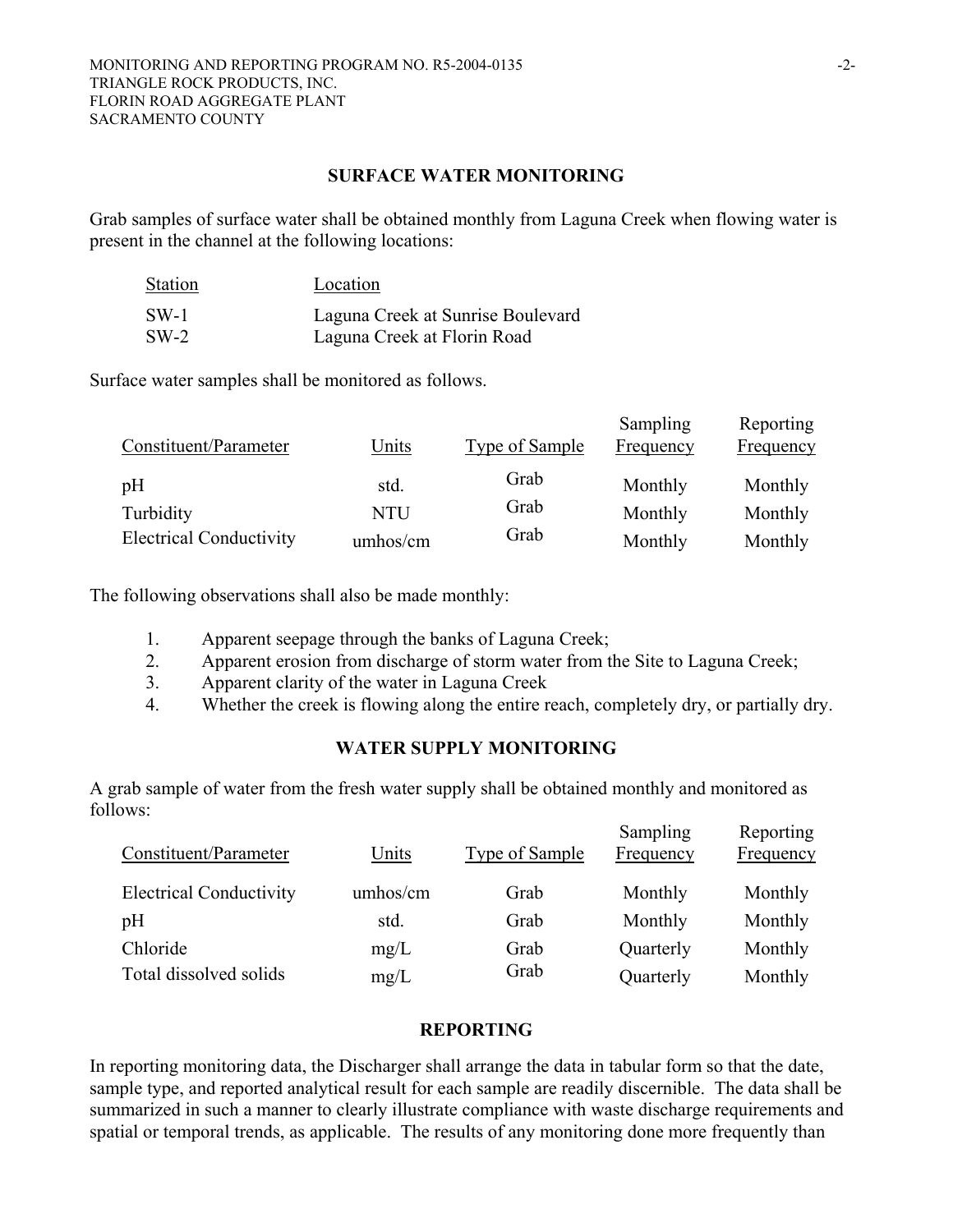required at the locations specified in the Monitoring and Reporting Program shall be reported in the next scheduled monitoring report.

# **A. Monthly Monitoring Reports**

Monthly Monitoring Reports shall be submitted to the Regional Board on the **1st day of the second month following sampling** (i.e. the January Report is due by 1 March). At a minimum, the Monthly Monitoring Report shall include:

- 1. Results of pond, wastewater, surface water, and water supply monitoring.
- 2. A map depicting the locations of all active wastewater ponds, drying beds, surface water sampling locations, and the locations where pond freeboard is measured.
- 3. A comparison of monitoring data to the discharge specifications and an explanation of any violation of those requirements. Data shall be presented in tabular format.
- 4. If requested by staff, copies of laboratory analytical report(s).
- 5. A discussion of all septage and other off-site industrial waste disposal.
- 6. A calibration log verifying calibration of all monitoring instruments and devices used to comply with the prescribed monitoring program.

## **B. Annual Monitoring Report**

An Annual Monitoring Report shall be prepared as the December monthly monitoring report. The Annual Monitoring Report shall include all monitoring data required in the monthly schedule and shall be submitted to the Regional Board by **1 February** each year. In addition to the data normally presented in the Monthly Monitoring Reports, the Annual Monitoring Report shall include the following:

- 1. If requested by staff, tabular and graphical summaries of all data collected during the year;
- 2. A discussion of compliance and the corrective actions taken, as well as any planned or proposed actions needed to bring the discharge into full compliance with the waste discharge requirements;
- 3. A discussion of any data gaps and potential deficiencies/redundancies in the monitoring system or reporting program;
- 4. A summary of information on the management and disposal of sediments; and
- 5. A forecast of wash water and sediment slurry flows for the coming year, as described in Standard Provision No. E.4.

A transmittal letter shall accompany each self-monitoring report. The letter shall discuss any violations during the reporting period and all actions taken or planned for correcting violations, such as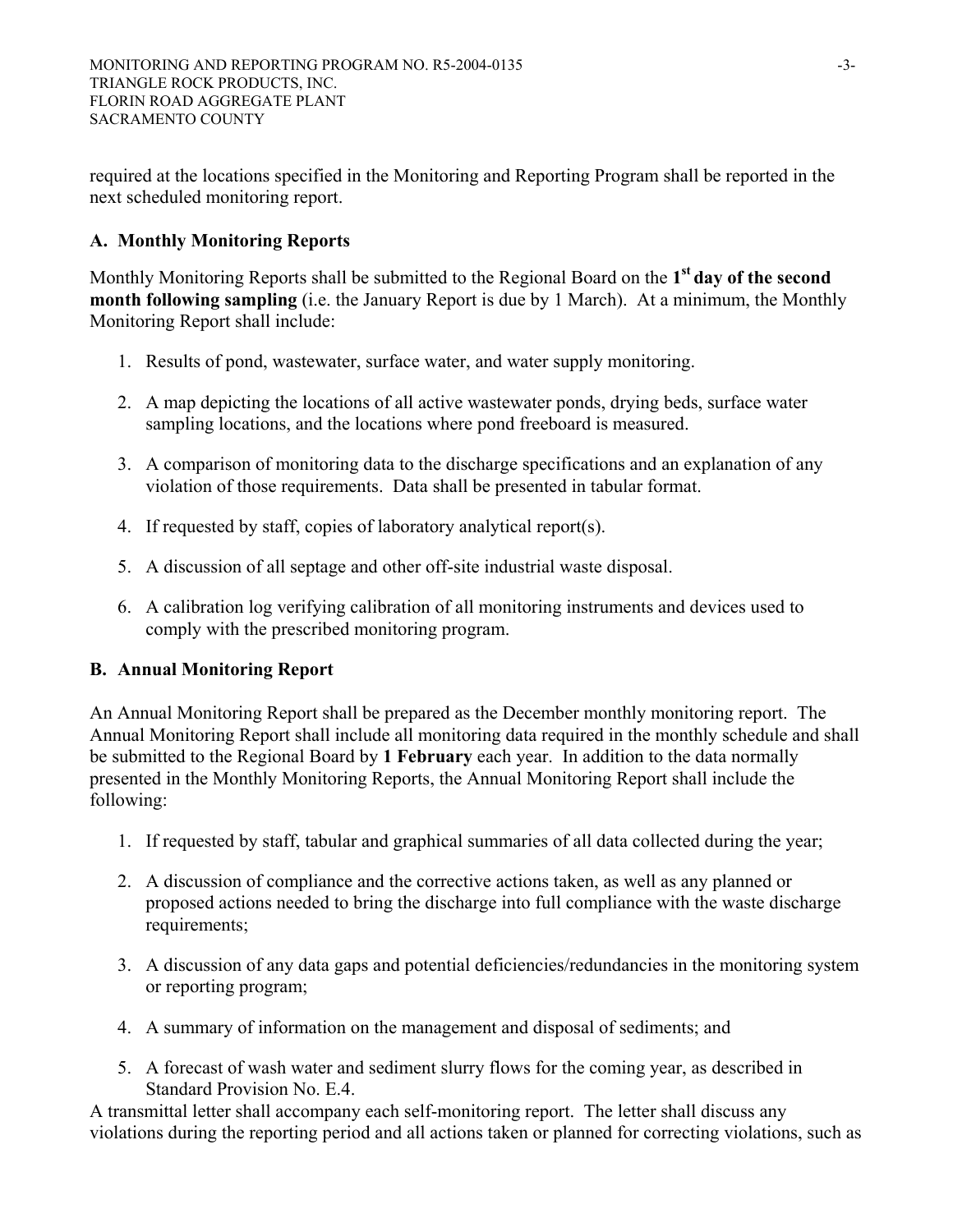operation or facility modifications. If the Discharger has previously submitted a report describing corrective actions and/or a time schedule for implementing the corrective actions, reference to the previous correspondence will be satisfactory. The transmittal letter shall contain a statement by the Discharger or the Discharger's authorized agent, under penalty of perjury, that to the best of the signer's knowledge the report is true, accurate, and complete.

The Discharger shall implement the above monitoring program as of the date of this Order.

Ordered by: \_\_\_\_\_\_\_\_\_\_\_\_\_\_\_\_\_\_\_\_\_\_\_\_\_\_\_\_\_\_\_\_\_\_

THOMAS R. PINKOS, Executive Officer

 10 September 2004 (Date)

ALO:9/10/04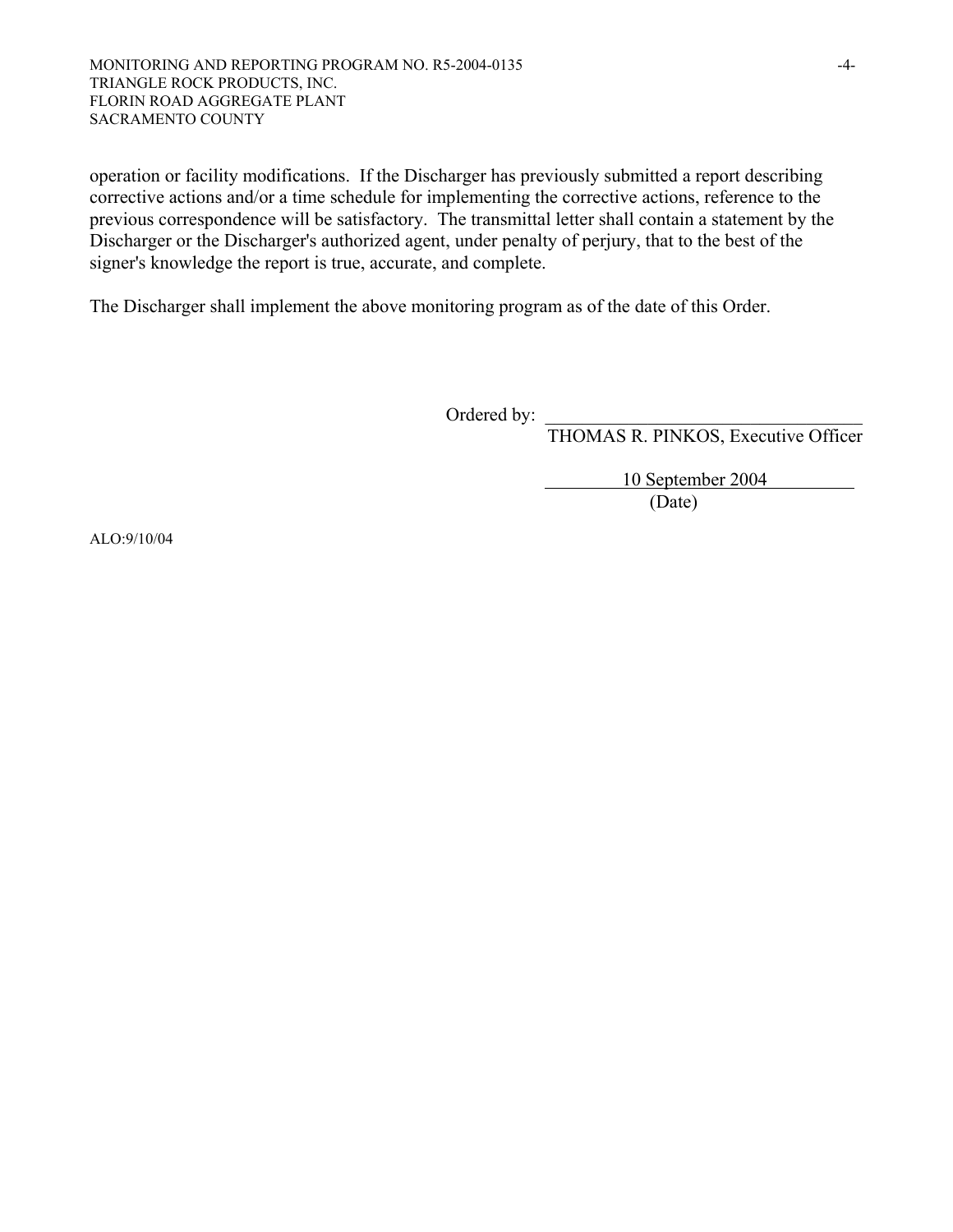### **INFORMATION SHEET**

## ORDER NO. R5-2004-0135 TRIANGLE ROCK PRODUCTS, INC. FLORIN ROAD AGGREGATE PLANT SACRAMENTO COUNTY

Triangle Rock Products, Inc. owns and operates an aggregate mine and processing plant along the banks of Laguna Creek south of Ranch Cordova. The Discharger mines sand and gravel from shallow historical channel deposits. The mined ore is transported from the pit to the processing plant, and is crushed, washed, screened, and stockpiled according to product type.

The aggregate washing process uses approximately 6.3 million gallons per day (mgd) of wastewater, most of which is recycled. The aggregate wash water is discharged to a clarifier where polymers are added to enhance solids settling. Approximately 0.63 mgd of silt-laden water from the clarifier is currently discharged to either of two wastewater settling ponds, and the decant water is pumped to the fresh water tank for reuse.

The Discharger proposes to modify the wash water system to discharge the sediment slurry from the clarifier directly to previously mined areas for use as fill. Initially, the slurry will be pumped into a series of drying beds constructed within former excavation areas from Phases I and II, which will be filled to match the surrounding grade. Approximately 2.5 million cubic yards of sediment will ultimately be discharged into these pits. A floating electric pump will be used to skim water from the slurry deposition areas and pump it back to the fresh water tank for reuse. The original wastewater settling ponds will continue to be used as needed and sediments will periodically be removed from those ponds and placed as fill in reclamation areas.

The Discharger proposed a flow limit of 6 mgd as a monthly average for aggregate wastewater, and the RWD presented a water balance that showed there would be adequate disposal capacity at that flow rate. However, because of the large area of land within the previously mined areas that is available to receive wash water and sediment slurry, the facility's true wastewater storage and disposal capacity is far greater than required. Therefore, imposing a minimum freeboard requirement on all ponds and excavation areas will be sufficient to prevent overflow or berm failure, and no flow limitation is necessary.

Groundwater beneath the site occurs at approximately 20 feet MSL (over 90 feet below the surrounding grade). There is a significant clay aquitard beneath the planned excavation base (65 feet below grade).

With the exception of chloride, analytical results for the sediment slurry indicate that the gravel processing operation and the use of polymer flocculants do not contribute significant levels of waste constituents to the supply water. Based on the analytical data, the depth to groundwater below the base of the discharge areas, the clay soil underlying the excavation areas, and the low potential for evapoconcentration and percolation within the proposed slurry depositions areas, there is very little potential for the discharge to degrade groundwater quality. Therefore, groundwater monitoring is not required. However, the proposed Order requires that the Discharger regularly monitor concentrations of select waste constituents in the sediment slurry and water supply. The Discharger will also continue to monitor surface water quality in Laguna Creek.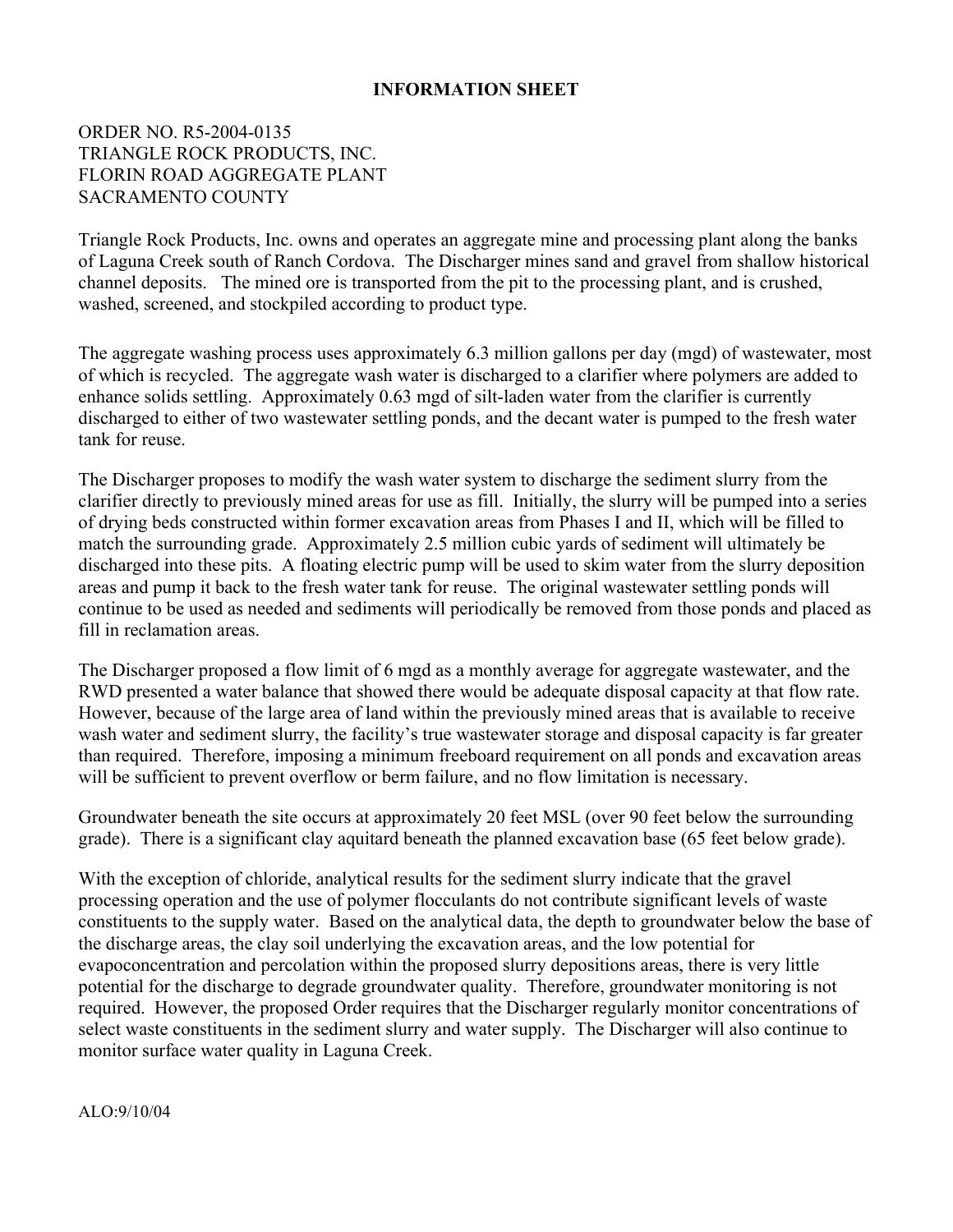# **ATTACHMENT A**

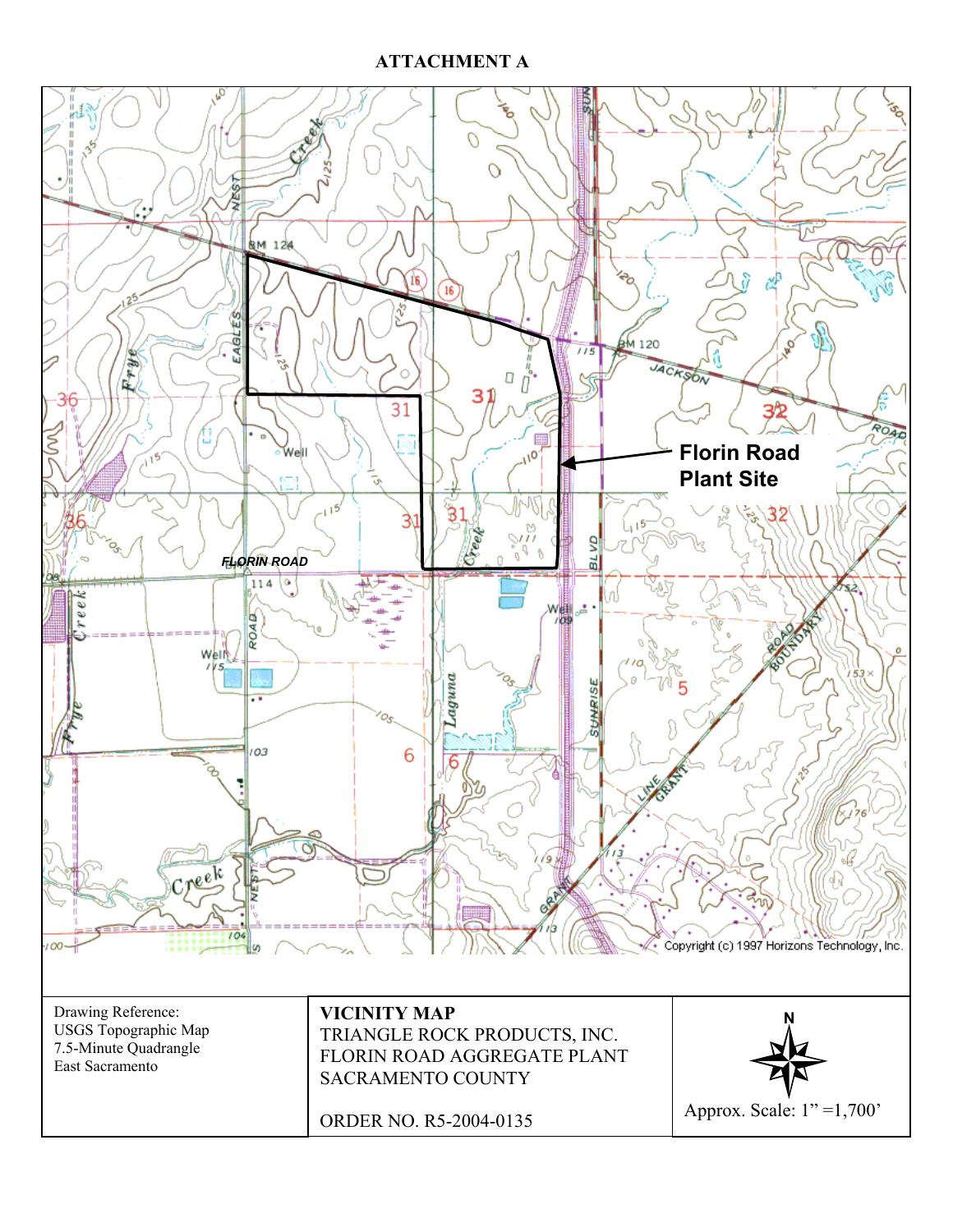# **ATTACHMENT B**



Report of Waste Discharge, Buada and Associates, 2003

TRIANGLE ROCK PRODUCTS, INC. FLORIN ROAD AGGREGATE PLANT SACRAMENTO COUNTY

ORDER NO. R5-2004-0135

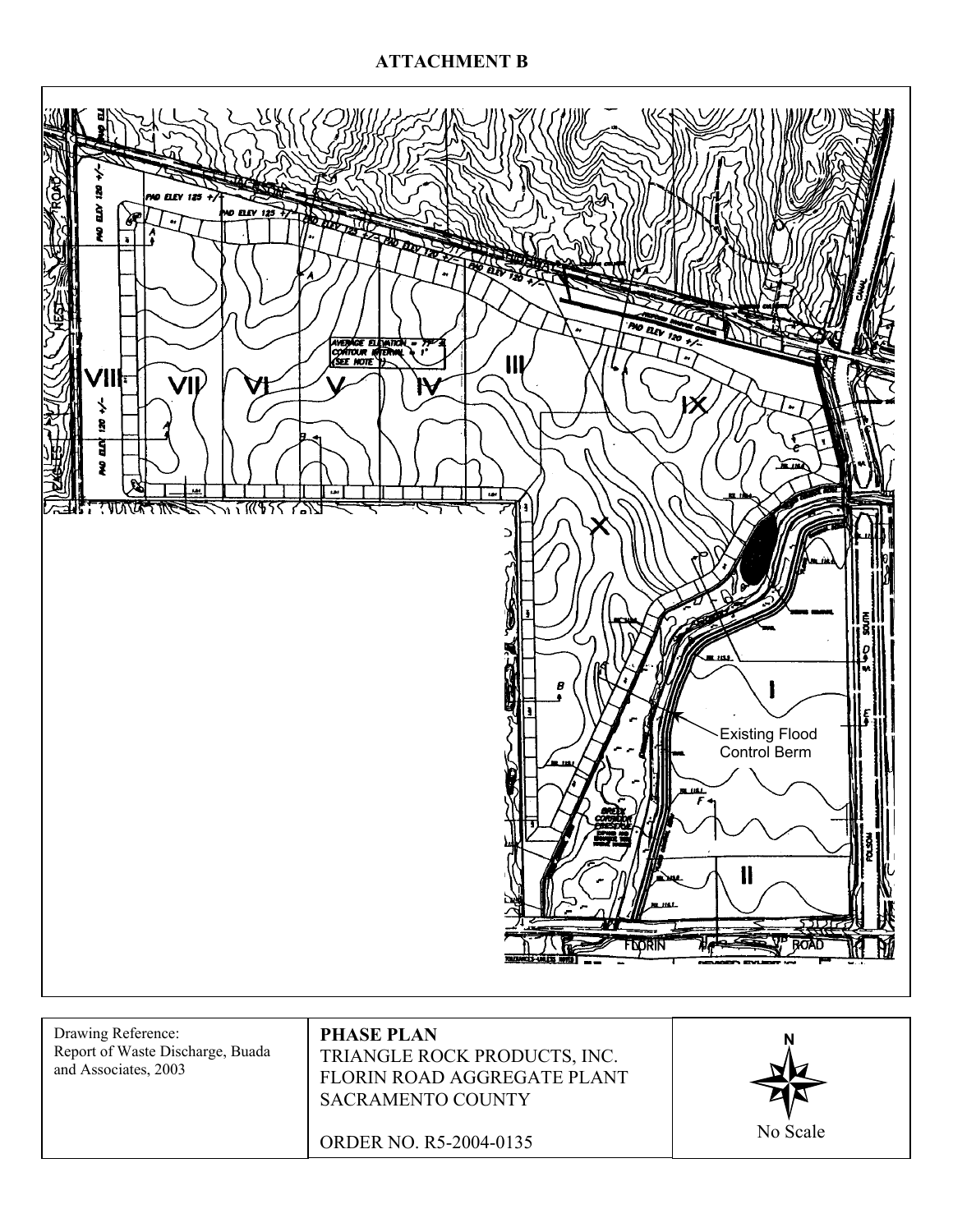### **ATTACHMENT C**